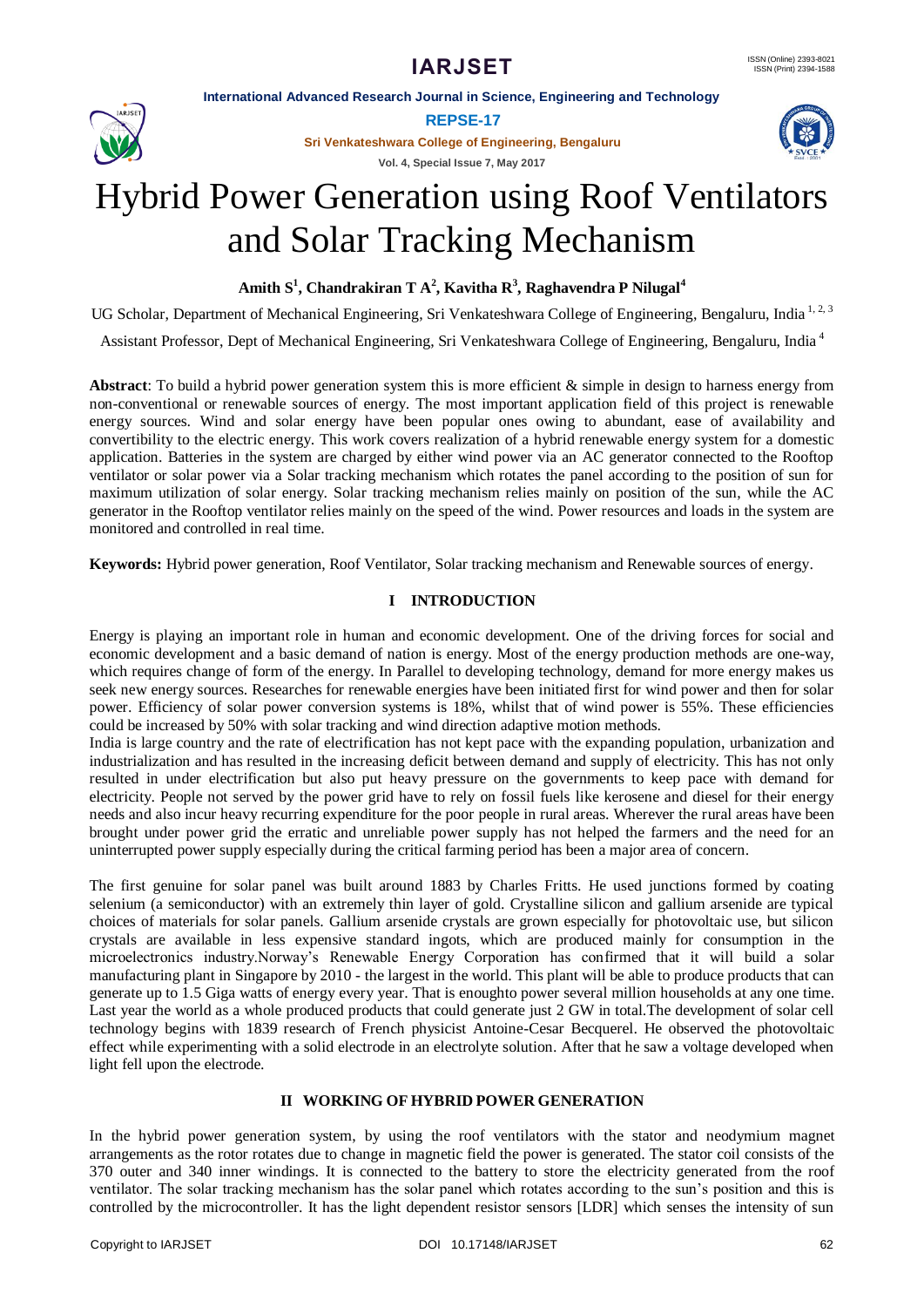# **IARJSET**

### **International Advanced Research Journal in Science, Engineering and Technology**



**REPSE-17**

**Sri Venkateshwara College of Engineering, Bengaluru**

# **Vol. 4, Special Issue 7, May 2017**





Fig.1 Working of Hybrid Power Generation

# **III RESULTS AND DISCUSSION**

The system is focusing on the controller design. The constructed system has been tested and some data from hardware measurement have been collected and discussed. Typical solar panel has been used and the purpose only to prove the designed system is able to operate accordingly. Therefore the surrounding effects, for instance, weather condition are not seriously considered during hardware testing.

*A.* Voltage Output of the System

Fig 2 shows the system speed is directly proportional to system voltage. The system voltage is depends on speed. If roof ventilator speed increases then voltage of system will also increase. When the roof ventilator speed is around 120rpm then system voltage is 12V. As roof ventilator speed decreases system voltage also decreases.